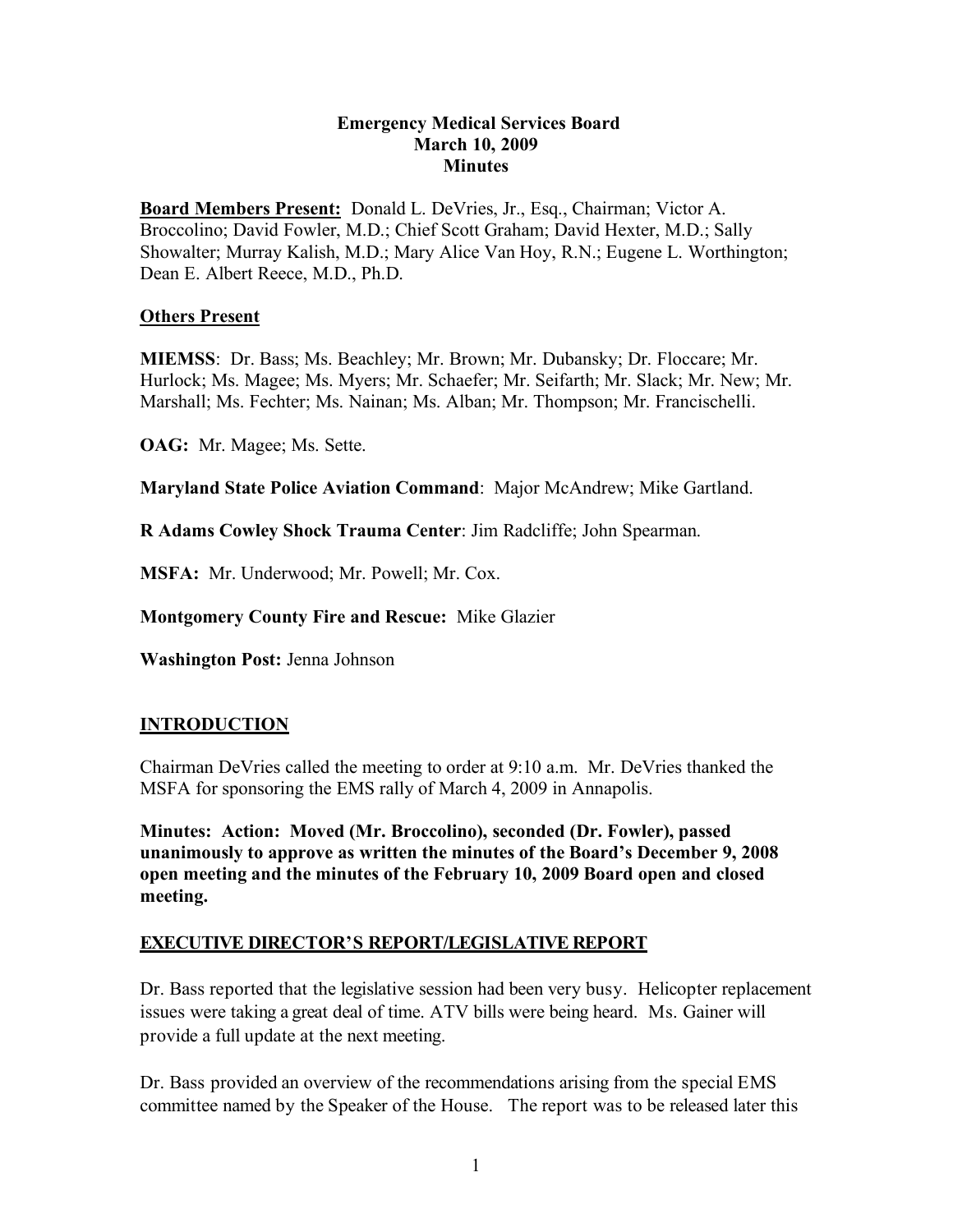morning. The committee supports the reduction of bases to seven and the number of helicopters to ten. Since the procurement is flexible, the group suggested that data be reviewed over the next two years to see whether 6 bases might be acceptable. The committee recommended proceeding with the helicopter RFP, suggesting that three helicopters be bought each year to shorten the replacement time and thus help attain a fleet with the same technology. With regard to the governance of EMS, the committee will suggest that the Board's vacancy be filled and that expired terms be updated. The committee will also support Part 135 certification and CAAMTS accreditation for the program, while noting that the EMSOF may be strained to support those actions. The committee expressed opposition to privatization of Medevac services in Maryland and noted the effectiveness and cost efficiency of the multi-mission profile.

Dr. Bass reported that several key bills of interest were being heard on March 11. SB 649, introduced by Senator Pipkin, would provide payment from the EMSOF to private helicopter carriers for emergency transports. SB 650, introduced by Senators Pipkin and Astle, would provide for the development of an RFP process to solicit bids for the provision of Medevac services in Maryland; law enforcement, search and rescue and homeland security missions would be flown by a fleet of 4 helicopters operated by the Maryland State Police. SB 764 would establish a state Department of Emergency Medical Services, combining several EMS agencies including MIEMSS, MFRI and MEMA and Shock Trauma into one cabinet-level department; it also proposes the abolition of the EMS Board. Two hours have allocated for the hearings and testimony will be limited to 3 minutes per person. Mr. DeVries invited all Board members to attend.

## **REPORT OF THE STATEWIDE EMS ADVISORY COUNCIL**

There was no report as SEMSAC did not meet.

## **REPORT OF THE R ADAMS COWLEY SHOCK TRAUMA CENTER**

Mr. Spearman distributed the Shock Trauma Report. He noted that numbers for February were significantly down in admissions, beds and OR cases from last year and budget. They are carefully monitoring March's numbers which also appear to be trailing last year's and the budgeted amounts. He noted that Shock Trauma will be presenting at the March GEMS conference, providing historical trauma cases, airway courses and tours. They will use their quarterly educational course to update the community on legislative issues. The program will be broadcast to eight sites.

#### **NEW BUSINESS**

Report on the Expert Panel on Helicopter Utilization- Dr. Bass provided an overview of the report that had been distributed to the Board. It is essentially the same as the draft report provided in December. It notes that Maryland has a good system and that trauma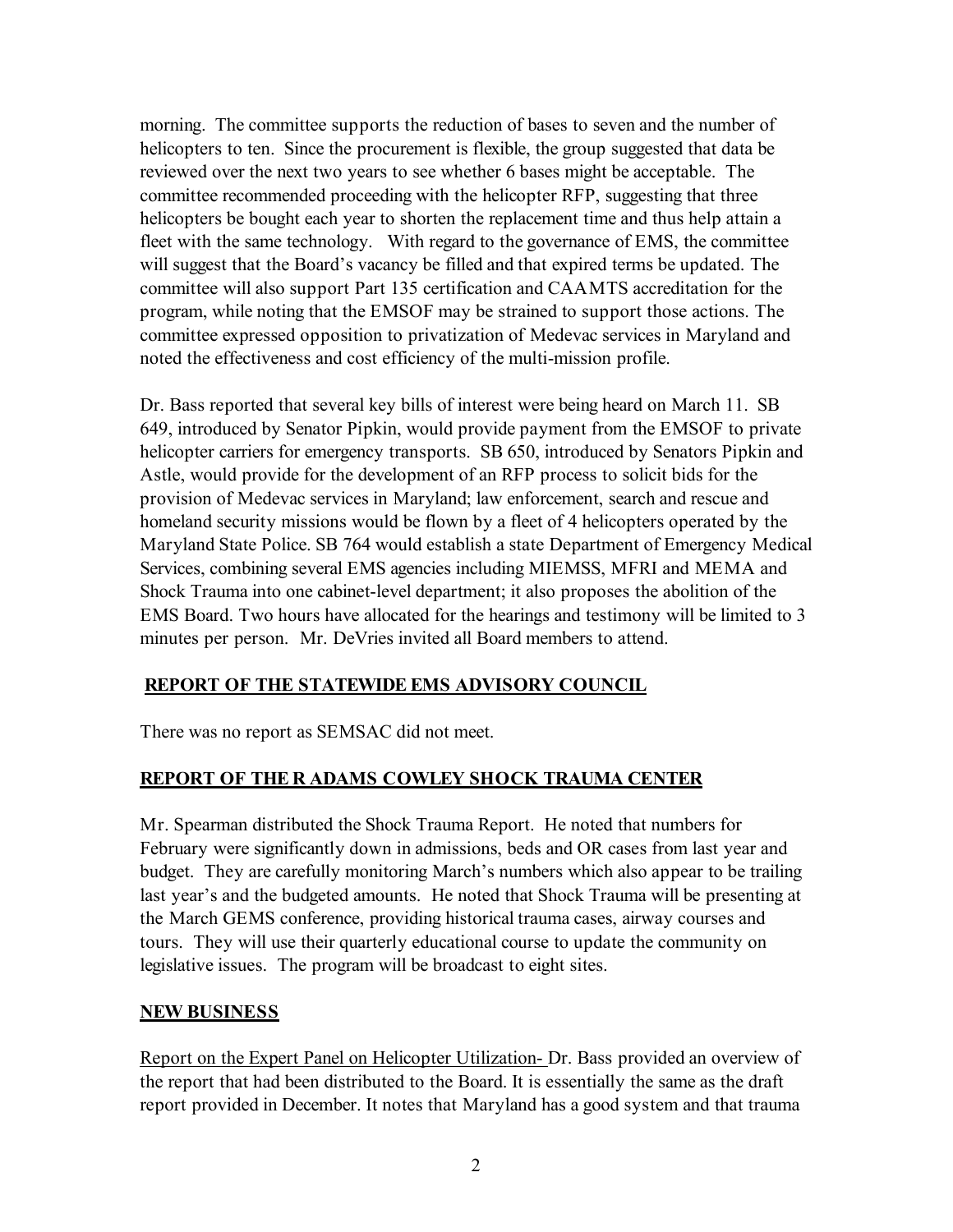outcomes exceed the national norms. The panel recommended that the MSP seek Part 135 certification and CAAMTS accreditation and suggested that the future focus be on patient care over response time. The central communications system was supported and the protocol changes implemented in October were deemed to be reasonable. While endorsing 7 bases as recommended by the SMART group, the panel suggested that data be collected and monitored so that informed decisions can be made regarding helicopter use and the number of bases needed.

Ms. Van Hoy said that it is good to see an outside group validate the direction that Maryland EMS is taking. Dr. Bass stated that he would bring back a report on the data being collected relative to the helicopter use and patient outcomes at the next meeting.

## **OLD BUSINESS**

Proposed revisions to AED regulations- Ms. Sette reported that no comments were received on the published regulations that had been approved by the Board.

# **Action: Moved (Chief Graham), seconded (Ms. Van Hoy) and approved unanimously for the final approval of the regulations.**

# **ADJOURN TO EXECUTIVE SESSION**

**Action: Moved (Chief Graham), seconded (Ms. Showalter), and passed unanimously to proceed to closed session.** There would be no need to return to open session following.

The purpose of the closed session was to carry out administrative functions under State Government Article §10-502(b), consult with counsel to obtain legal advice on pending disciplinary actions under State Government Article §10-508(7), to consult with staff and counsel on pending litigation under State Government Article §10-508(8), to maintain certain records and information in confidence as required by Health Occupations Article §14-506 (b) and COMAR 30.08.02.05(B)(9) under State Government Article §10-508 (13) and to discuss matters under executive privilege.

The closed session was attended by:

**Board Members Present:** Donald L. DeVries, Jr., Esq., Chairman; Victor A. Broccolino; David Fowler, M.D.; David Hexter, M.D.; Sally Showalter; Murray Kalish, M.D.; Mary Alice Van Hoy, R.N.; Chief Eugene L. Worthington; Chief Scott Graham; Dean E. Albert Reece, M.D., Ph.D.

**MIEMSS**: Mr. Dubansky, Dr. Alcorta, and Mr. Schaefer